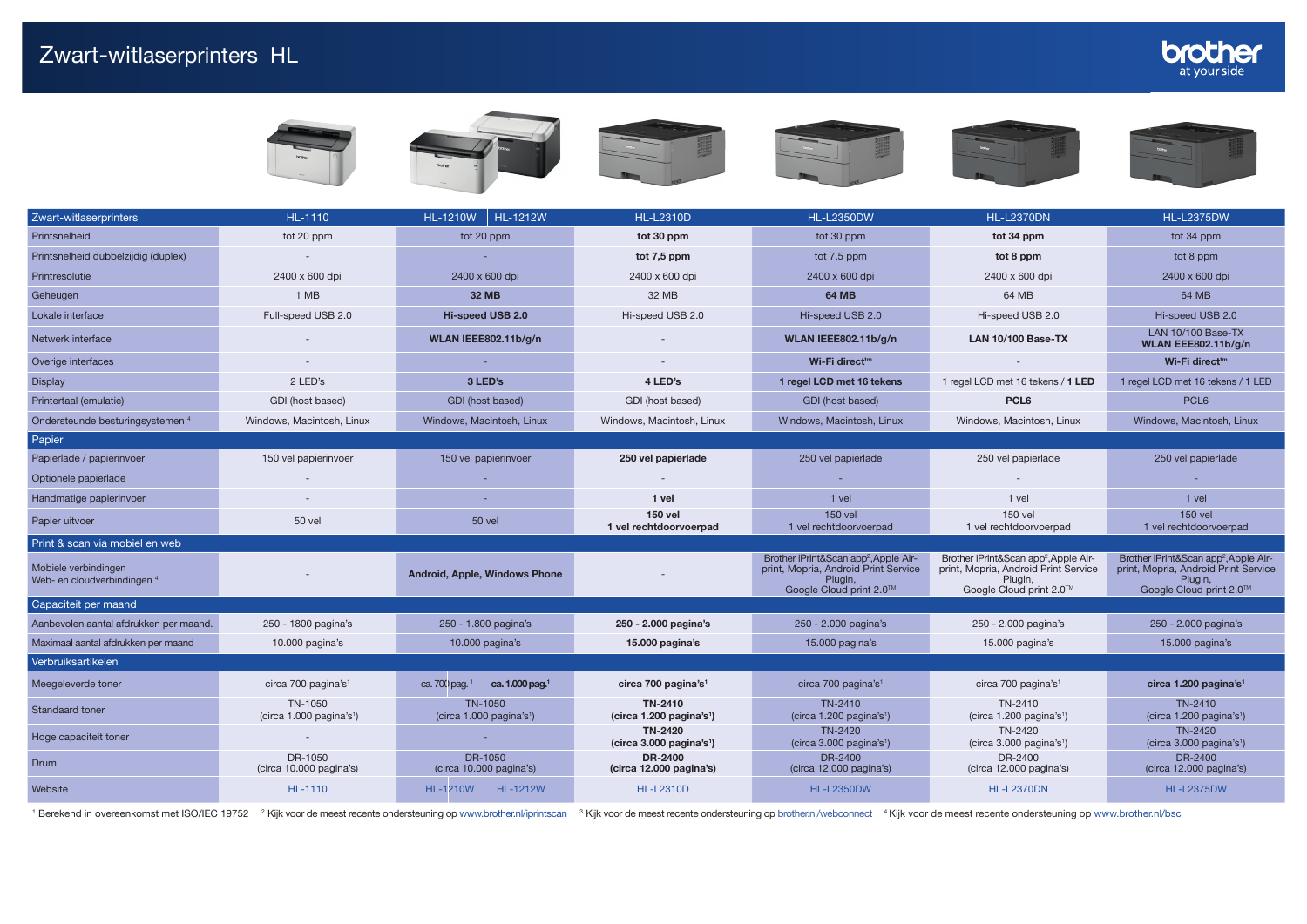Beschikbare toners

TN-3430 (circa 3.000 pagina's<sup>1</sup>) hoge capaciteit toner: TN-3480 (circa 8.000 pagina's<sup>1</sup>)

hoge capaciteit toner: TN-3480 (circa 8.000 pagina's<sup>1</sup>) super hoge capaciteit toner: TN-3512 (circa 12.000 pag<sup>1</sup>)



<sup>1</sup> Berekend in overeenkomst met ISO/IEC 19752 <sup>2</sup> Kijk voor de meest recente ondersteuning op www.brother.nl/iprintscan <sup>3</sup> Kijk voor de meest recente ondersteuning op brother.nl/vebconnect <sup>4</sup> Kijk voor de meest recente

Website HL-L5200D [HL-L5000D](http://www.brother.nl/printers/laserprinter-zwart-wit/hl-l5000d) HL-L5100D [HL-L5100DN](http://www.brother.nl/printers/laserprinter-zwart-wit/hl-l5100dn) HL-L5100DN [HL-L5100DNT](http://www.brother.nl/printers/laserprinter-zwart-wit/hl-l5100dnt) HL-L5100DNT [HL-L5200DW](http://www.brother.nl/printers/laserprinter-zwart-wit/hl-l5200dw) [HL-L6250DN](http://www.brother.nl/printers/laserprinter-zwart-wit/hl-l6250dn) HL-L6250DN

Drum DR-3400 (circa 30.000-50.000 pagina's) DR-3400 (circa 30.000-50.000 pagina's) DR-3400 (circa 30.000-50.000 pagina's) DR-3400 (circa 30.000-50.000 pagina's) DR-3400 (circa 30.000-50.000 pagina's) DR-3400 (circa 30.000-

TN-3430 (circa 3.000 pagina's<sup>1</sup>) hoge capaciteit toner: TN-3480 (circa 8.000 pagina's<sup>1</sup>) TN-3430 (circa 3.000 pagina's<sup>1</sup>) hoge capaciteit toner: TN-3480 (circa 8.000 pagina's<sup>1</sup>)

TN-3430 (circa 3.000 pagina's<sup>1</sup>) hoge capaciteit toner: TN-3480 (circa 8.000 pagina's<sup>1</sup>)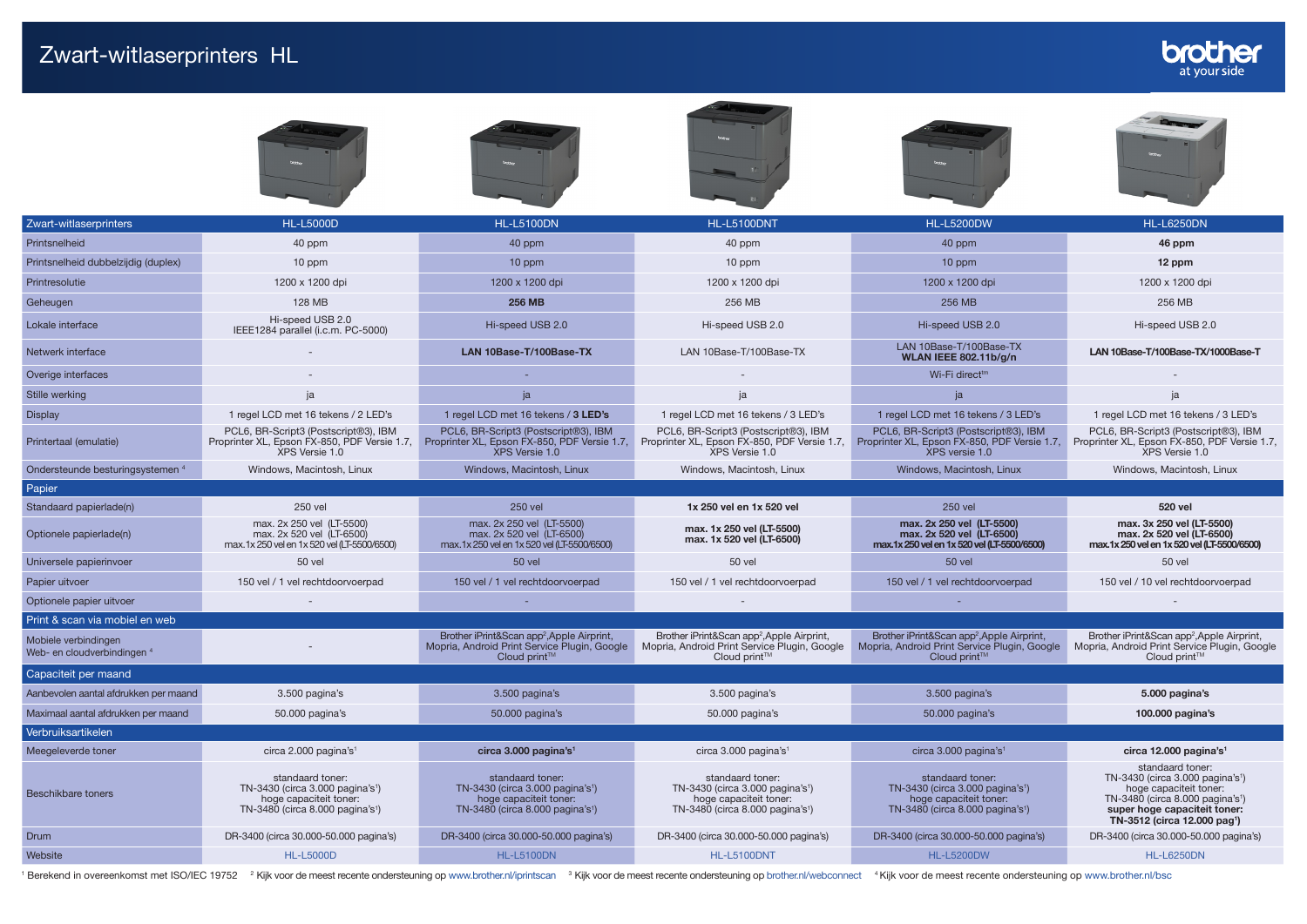## Zwart-witlaserprinters HL











|                                                     |                                                                                                                                                                          | $-2$                                                                                                                                                                    |                                                                                                                                                                                                                                       | 回:                                                                                                                                                                                                                                                 | SecurePrint+                                                                                                                                                                                                             |  |
|-----------------------------------------------------|--------------------------------------------------------------------------------------------------------------------------------------------------------------------------|-------------------------------------------------------------------------------------------------------------------------------------------------------------------------|---------------------------------------------------------------------------------------------------------------------------------------------------------------------------------------------------------------------------------------|----------------------------------------------------------------------------------------------------------------------------------------------------------------------------------------------------------------------------------------------------|--------------------------------------------------------------------------------------------------------------------------------------------------------------------------------------------------------------------------|--|
| Zwart-witlaser- en hogesnelheidsprinters            | <b>HL-L6300DW</b>                                                                                                                                                        | HL-L6300DWT                                                                                                                                                             | <b>HL-L6450DW</b><br><b>HL-L6400DW</b>                                                                                                                                                                                                | HL-L6400DWT                                                                                                                                                                                                                                        | HL-L6400DWTSP                                                                                                                                                                                                            |  |
| Technologie                                         | laser                                                                                                                                                                    | laser                                                                                                                                                                   | laser                                                                                                                                                                                                                                 | laser                                                                                                                                                                                                                                              | laser                                                                                                                                                                                                                    |  |
| Printsnelheid                                       | 46 ppm                                                                                                                                                                   | 46 ppm                                                                                                                                                                  | 50 ppm                                                                                                                                                                                                                                | 50 ppm                                                                                                                                                                                                                                             | 50 ppm                                                                                                                                                                                                                   |  |
| Printsnelheid dubbelzijdig (duplex)                 | 12 ppm                                                                                                                                                                   | 12 ppm                                                                                                                                                                  | 12 ppm                                                                                                                                                                                                                                | 12 ppm                                                                                                                                                                                                                                             | 12 ppm                                                                                                                                                                                                                   |  |
| Printresolutie                                      | 1200 x 1200 dpi                                                                                                                                                          | 1200 x 1200 dpi                                                                                                                                                         | 1200 x 1200 dpi                                                                                                                                                                                                                       | 1200 x 1200 dpi                                                                                                                                                                                                                                    | 1200 x 1200 dpi                                                                                                                                                                                                          |  |
| Geheugen                                            | 256 MB                                                                                                                                                                   | 256 MB                                                                                                                                                                  | 512 MB                                                                                                                                                                                                                                | 512 MB                                                                                                                                                                                                                                             | 512 MB                                                                                                                                                                                                                   |  |
| Lokale interface                                    | Hi-speed USB 2.0                                                                                                                                                         | Hi-speed USB 2.0                                                                                                                                                        | Hi-speed USB 2.0                                                                                                                                                                                                                      | Hi-speed USB 2.0                                                                                                                                                                                                                                   | Hi-speed USB 2.0                                                                                                                                                                                                         |  |
| Netwerk interface                                   | LAN 10Base-T/100Base-TX/1000Base-T<br>WLAN IEEE 802.11b/g/n                                                                                                              | LAN 10Base-T/100Base-TX/1000Base-T<br>WLAN IEEE 802.11b/g/n                                                                                                             | LAN 10Base-T/100Base-TX/1000Base-T<br>WLAN IEEE 802.11b/g/n                                                                                                                                                                           | LAN 10Base-T/100Base-TX/1000Base-T<br>WLAN IEEE 802.11b/g/n                                                                                                                                                                                        | LAN 10Base-T/100Base-TX/1000Base-T<br>WLAN IEEE 802.11b/g/n                                                                                                                                                              |  |
| Overige interfaces                                  | Wi-Fi direct <sup>tm</sup> / NFC                                                                                                                                         | Wi-Fi direct <sup>tm</sup> / NFC                                                                                                                                        | Wi-Fi direct <sup>tm</sup> / NFC                                                                                                                                                                                                      | Wi-Fi direct <sup>tm</sup> / NFC                                                                                                                                                                                                                   | Wi-Fi direct <sup>tm</sup> / NFC                                                                                                                                                                                         |  |
| Stille werking                                      |                                                                                                                                                                          | ja                                                                                                                                                                      |                                                                                                                                                                                                                                       | ja                                                                                                                                                                                                                                                 |                                                                                                                                                                                                                          |  |
| <b>Display</b>                                      | 4.5 LCD touchscreen                                                                                                                                                      | 4.5 LCD touchscreen                                                                                                                                                     | 4.5 LCD touchscreen                                                                                                                                                                                                                   | 4.5 LCD touchscreen                                                                                                                                                                                                                                | 4.5 LCD touchscreen                                                                                                                                                                                                      |  |
| Printertaal (emulatie)                              | PCL6. BR-Script3 (Postscript®3).<br>IBM Proprinter XL, Epson FX-850,<br>PDF Version 1.7, XPS Version 1.0                                                                 | PCL6, BR-Script3 (Postscript®3),<br>IBM Proprinter XL, Epson FX-850,<br>PDF Version 1.7, XPS Version 1.0                                                                | PCL6. BR-Script3 (Postscript®3).<br>IBM Proprinter XL, Epson FX-850,<br>PDF Version 1.7, XPS Version 1.0                                                                                                                              | PCL6, BR-Script3 (Postscript®3),<br>IBM Proprinter XL, Epson FX-850,<br>PDF Version 1.7, XPS Version 1.0                                                                                                                                           | PCL6, BR-Script3 (Postscript®3),<br>IBM Proprinter XL, Epson FX-850,<br>PDF Version 1.7, XPS Version 1.0                                                                                                                 |  |
| Ondersteunde besturingsystemen 4                    | Windows, Macintosh, Linux                                                                                                                                                | Windows, Macintosh, Linux                                                                                                                                               | Windows, Macintosh, Linux                                                                                                                                                                                                             | Windows, Macintosh, Linux                                                                                                                                                                                                                          | Windows, Macintosh, Linux                                                                                                                                                                                                |  |
| Papier                                              |                                                                                                                                                                          |                                                                                                                                                                         |                                                                                                                                                                                                                                       |                                                                                                                                                                                                                                                    |                                                                                                                                                                                                                          |  |
| Standaard papierlade(n)                             | 520 vel                                                                                                                                                                  | 2x 520 vel                                                                                                                                                              | 520 vel                                                                                                                                                                                                                               | 2x 520 vel                                                                                                                                                                                                                                         | 2x 520 vel                                                                                                                                                                                                               |  |
| Optionele papierlade(n)                             | max, 3x 250 vel (LT-5505)<br>max. 2x 520 vel (LT-6505)<br>max. 1x 250 vel en 1x 520 vel (LT-5505/6505)                                                                   | max. 1x 250 vel of 1x 520 vel<br>(LT-5505 en/of LT-6505)                                                                                                                | max, 3x 250 vel (LT-5505)<br>max. 2x 520 vel (LT-6505)<br>max. 1x 250 vel en 1x 520 vel (LT-5505/6505)                                                                                                                                | max. 1x 250 vel of 1x 520 vel<br>(LT-5505 en/of LT-6505)                                                                                                                                                                                           | max. 1x 250 vel of 1x 520 vel<br>(LT-5505 en/of LT-6505)                                                                                                                                                                 |  |
| Optinonele papierunit                               | papierunit van 4 x 520 vel (TT-4000)                                                                                                                                     |                                                                                                                                                                         | papierunit van 4 x 520 vel (TT-4000)                                                                                                                                                                                                  |                                                                                                                                                                                                                                                    |                                                                                                                                                                                                                          |  |
| Universele papierinvoer                             | 50 vel                                                                                                                                                                   | <b>50 vel</b>                                                                                                                                                           | <b>50 vel</b>                                                                                                                                                                                                                         | <b>50 vel</b>                                                                                                                                                                                                                                      | <b>50 vel</b>                                                                                                                                                                                                            |  |
| Papier uitvoer                                      | 250 vel / 10 vel rechtdoorvoerpad                                                                                                                                        | 250 vel / 10 vel rechtdoorvoerpad                                                                                                                                       | 250 vel / 10 vel rechtdoorvoerpad                                                                                                                                                                                                     | 250 vel / 10 vel rechtdoorvoerpad                                                                                                                                                                                                                  | 250 vel / 10 vel rechtdoorvoerpad                                                                                                                                                                                        |  |
| Optionele papier uitvoer                            | mailbox met 4 uitvoerladen voor 100 vel<br>$(MX-4000)$                                                                                                                   | mailbox met 4 uitvoerladen voor 100 vel<br>$(MX-4000)$                                                                                                                  | mailbox met 4 uitvoerladen voor 100 vel<br>$(MX-4000)$                                                                                                                                                                                | mailbox met 4 uitvoerladen voor 100 vel<br>$(MX-4000)$                                                                                                                                                                                             | mailbox met 4 uitvoerladen voor 100 vel<br>$(MX-4000)$                                                                                                                                                                   |  |
| Print & scan via mobiel en web                      |                                                                                                                                                                          |                                                                                                                                                                         |                                                                                                                                                                                                                                       |                                                                                                                                                                                                                                                    |                                                                                                                                                                                                                          |  |
| Mobiele verbindingen<br>Web- en cloudverbindingen 4 | iPrint&Scan app <sup>2</sup> , Apple Airprint, Mopria,<br>Dropbox, Android Print Service Plugin,<br>Google Cloud print™, Box, Google Drive™                              | iPrint&Scan app <sup>2</sup> , Apple Airprint, Mopria,<br>Dropbox, Android Print Service Plugin,<br>Google Cloud print™, Box, Google Drive™                             | iPrint&Scan app <sup>2</sup> , Apple Airprint, Mopria,<br>Dropbox, Android Print Service Plugin,<br>Google Cloud print™, Box, Google Drive™                                                                                           | iPrint&Scan app <sup>2</sup> , Apple Airprint, Mopria,<br>Dropbox, Android Print Service Plugin,<br>Google Cloud print™, Box, Google Drive™                                                                                                        | iPrint&Scan app <sup>2</sup> , Apple Airprint, Mopria,<br>Dropbox, Android Print Service Plugin,<br>Google Cloud print™, Box, Google Drive™                                                                              |  |
| Capaciteit per maand                                |                                                                                                                                                                          |                                                                                                                                                                         |                                                                                                                                                                                                                                       |                                                                                                                                                                                                                                                    |                                                                                                                                                                                                                          |  |
| Aanbevolen aantal afdrukken per maand               | 7.500 pagina's                                                                                                                                                           | 7.500 pagina's                                                                                                                                                          | 10.000 pagina's                                                                                                                                                                                                                       | 10.000 pagina's                                                                                                                                                                                                                                    | 10.000 pagina's                                                                                                                                                                                                          |  |
| Maximaal aantal afdrukken per maand                 | 125.000 pagina's                                                                                                                                                         | 125.000 pagina's                                                                                                                                                        | 150.000 pagina's                                                                                                                                                                                                                      | 150.000 pagina's                                                                                                                                                                                                                                   | 150.000 pagina's                                                                                                                                                                                                         |  |
| Verbruiksartikelen                                  |                                                                                                                                                                          |                                                                                                                                                                         |                                                                                                                                                                                                                                       |                                                                                                                                                                                                                                                    |                                                                                                                                                                                                                          |  |
| Meegeleverde toner                                  | circa 8.000 pagina's <sup>1</sup>                                                                                                                                        | circa 8.000 pagina's <sup>1</sup>                                                                                                                                       | circa 12.000 pagina's 1 circa 20.000 pagina's 1                                                                                                                                                                                       | circa 12.000 pagina's <sup>1</sup>                                                                                                                                                                                                                 | circa 12.000 pagina's <sup>1</sup>                                                                                                                                                                                       |  |
| <b>Beschikbare toners</b>                           | standaard: TN-3430 (ci.3.000 pag <sup>1</sup> )<br>hoge capaciteit: TN-3480 (ci.8.000 pag <sup>1</sup> )<br>super hoge capaciteit: TN-3512 (ci.12.000 pag <sup>1</sup> ) | standaard: TN-3430 (ci.3.000 pag <sup>1</sup> )<br>hoge capaciteit: TN-3480 (ci.8.000 pag <sup>1</sup> )<br>super hoge capaciteit: TN-3512 (ci.12.000 pag <sup>1)</sup> | standaard: TN-3430 (circa 3.000 pag <sup>1</sup> )<br>hoge capaciteit: TN-3480 (circa 8.000 pag <sup>1)</sup><br>super hoge capaciteit: TN-3512 (circa12.000 pag1)<br>ultra hoge capaciteit: TN-3520 (circa 20.000 pag <sup>1</sup> ) | standaard: TN-3430 (circa 3.000 pag <sup>1</sup> )<br>hoge capaciteit: TN-3480 (circa 8.000 pag <sup>1</sup> )<br>super hoge capaciteit: TN-3512 (circa12.000 pag <sup>1</sup> )<br>ultra hoge capaciteit: TN-3520 (circa 20.000 pag <sup>1)</sup> | standaard: TN-3430 (circa 3.000 pag <sup>1</sup> )<br>hoge capaciteit: TN-3480 (circa 8.000 pag1)<br>super hoge capaciteit: TN-3512 (circa12.000 pag <sup>1</sup> )<br>ultra hoge capaciteit: TN-3520 (circa 20.000 pag1 |  |

Website HL-L6400DWTSP [HL-L6300DW](http://www.brother.nl/printers/laserprinter-zwart-wit/hl-l6300dw) [HL-L6300DWT](http://www.brother.nl/printers/laserprinter-zwart-wit/hl-l6300dwt) HL-L6300DWT [HL-L6400DW](http://www.brother.nl/printers/laserprinter-zwart-wit/hl-l6400dw) [HL-L6450DW](http://www.brother.nl/printers/laserprinter-zwart-wit/hl-l6450dw) HL-L6450DW [HL-L6400DWT](http://www.brother.nl/printers/laserprinter-zwart-wit/hl-l6450dwtsp)SP HL-L6400DWTSP <sup>1</sup> Berekend in overeenkomst met ISO/IEC 19752 of 24711 <sup>2</sup> Kijk voor de meest recente ondersteuning op <www.brother.nl/iprintscan><sup>3</sup> Kijk voor de meest recente ondersteuning op brother.nl/vebconnect <sup>4</sup> Kijk voor de meest

Drum DR-3400 (circa 30.000 - 50.000 pagina's) DR-3400 (circa 30.000 - 50.000 pagina's) DR-3400 (circa 30.000 - 50.000 pagina's) DR-3400 (circa 30.000 - 50.000 pagina's) DR-3400 (circa 30.000 - 50.000 pagina's)